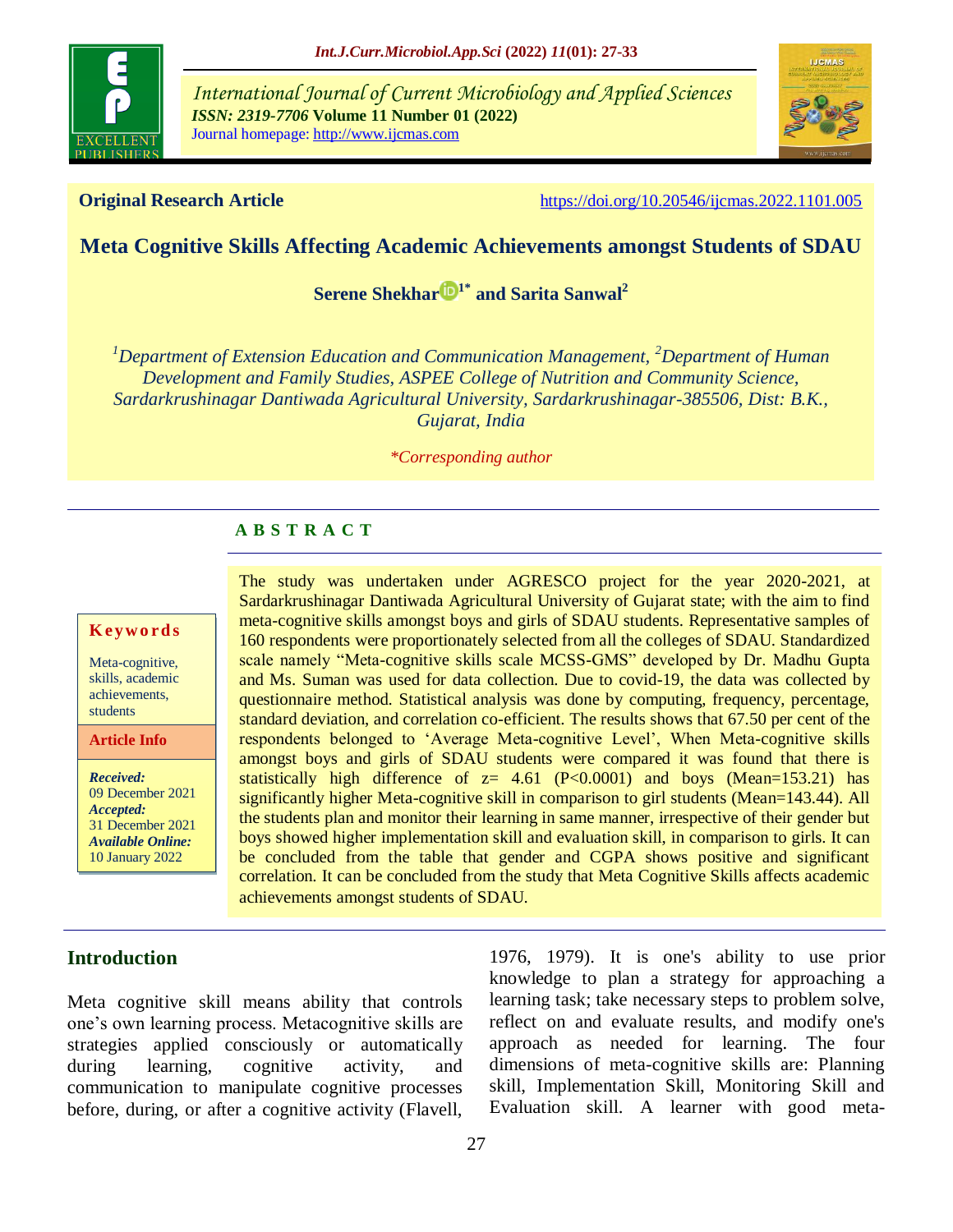cognitive skill can focus on his/her attention on learning unit such as making distinction between important and unnecessary information, using strategy for keeping information in long term memory and retrieving it when necessary and finally making necessary changes in meta-cognitive skill as learning is accomplished. Meta cognitive skill make learner aware of his own understanding of one's own thought processes.

## **Operational Definition**

#### **Meta-cognitive skill**

Meta-cognitive skill is operationized as ability used by students in one"s own learning process; which were studied as planning, implementation, monitoring and evaluation of their own learning.

## **Planning skill**

Planning skill was studied as ability of students' in managing self by analyzing information, allocation of resources (time and surrounding circumstances), organizing one"s own thought and activities to complete a task.

#### **Implementation skill**

Implementation skill was studied as capability of students' to organize and execute the learning plan, independently use the resources and with less of guidance and support of teachers they can implement their learning plans.

## **Monitoring skill**

Monitoring skill was studied as one"s awareness of comprehension and task fulfillment together with ability to engage in periodic self-testing while learning.

#### **Evaluation skill**

Evaluation skill was studied as ability to assess and reflect on both the process employed and the finished product after task completion. It can be done by comparing learner's current level of skills in the goals they set for themselves with skill levels they set for themselves during the planning process.

#### **Academic achievements**

Academic achievements will be studied as OGPA/GPA obtained during the last semester.

## **Objective**s

To study personal characteristics and academic achievements of SDAU students

To assess meta-cognitive skills amongst boys and girls of SDAU students

To find association between personal, academic achievements and cognitive skills amongst boys and girls of SDAU students

## **Materials and Methods**

The present study aims to investigate the "Meta Cognitive Skills affecting academic achievements amongst students of SDAU". The present study was conducted in six colleges of SDAU of Gujarat State. The present study is descriptive type of research which is used to describe characteristics of a population or phenomenon being studied. Representative samples of 160 respondents were proportionately selected from all the colleges of SDAU.

Considering the suitability of the variables for the present topic of research the following independent variables were studied: Age, sex, college, semester, CGPA. Meta - cognitive skills was studied as dependent variable. Standardized scale namely "Meta-cognitive skills scale MCSS-GMS" developed by Dr. Madhu Gupta and Ms. Suman was used for data collection. Due to covid-19, the data was collected by questionnaire method. Questionnaire was send to students as Google form for data collection. Statistical analysis was done by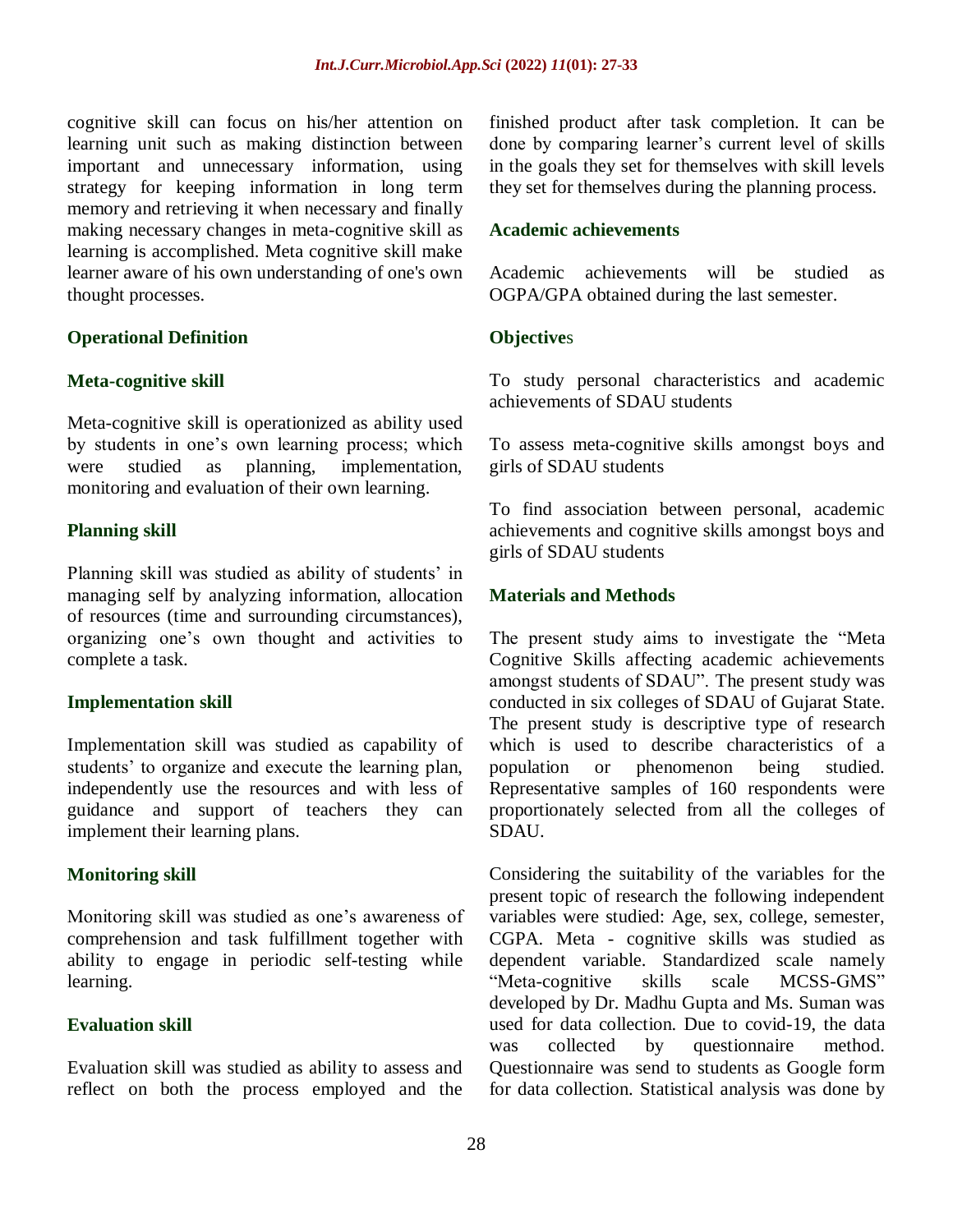computing, frequency, percentage, standard deviation, and correlation co-efficient (Rangaswamy, 2010).

## **Results and Discussion**

**P**ersonal characteristics and academic achievements of SDAU students

It can be revealed from the table1 that 128 respondents (80 %) belonged to the age 17-23 years of age. Half of the respondents were male and other half were female. Seventy five respondents (46.88 %) belonged to CP College of Agriculture, followed by 23 respondents (14.38 %) from College of veterinary Science & Animal Husbandry and 23 respondents (14.38 %) from ASPEE College of Home Science.

There were 109 respondents (68.12 %) who were pursuing UG and 51 respondents (31.88 %) were pursuing PG/ PhD from Sardarkrushinagr Dantiwada Agricultural University. Maximum number of respondents (39.38 %) was in Second Year (IV semester) and 60 percent of the respondents had CGPA (Cumulative Grade Point Accumulated) between: 6.1-7.0

## **Overall Meta-cognitive skills amongst boys and girls of SDAU students**

The Meta cognitive scale is categorized into seven levels such as: Very high, high, above average, average, below average, low and very low level. It can be observed from the table2 that 67.50 per cent of the respondents belonged to "Average Metacognitive Level", followed by 16.25 per cent belonged to "Below Average Meta-cognitive Level" and 10 per cent of the respondents belong to "Above Average Meta-cognitive Level".

None of the respondents belonged to Very high and very low level of Meta cognition.

The similar findings were reported by (Talekar and Fernandes, 2016) and (Jaleel and Premachandran,

2016) who found that majority of respondents were having average Meta-cognitive skill.

## **Comparison and Ranking of different dimensions of Meta-cognitive skills**

When Meta-cognitive skills amongst boys and girls of SDAU students were compared it was found that there is statistically high difference of  $z=$  4.61 (P<0.0001). Thus, we can say that boys (Mean=153.21) has significantly higher Metacognitive skill in comparison to girl students (Mean=143.44) of SDAU.

The findings differ from the findings of (Talekar and Fernandes, 2016) and (Jaleel and Premachandran, 2016) who found no significant difference in Metacognitive skill among boys and girls.

This means that boys have higher ability that controls one"s own learning process, they make distinction between important and unnecessary information, and they use strategy for keeping information in long term memory and retrieving it when necessary.

There are four dimensions of meta-cognitive skills are: Planning skill, Implementation Skill, Monitoring Skill and Evaluation skill. The table below finds out the comparison and ranking of all the four dimensions among boys and girls of SDAU.

It can be observed from the table that "Implementation skill" and "Evaluation Skill" showed highly significant difference among boys and girls; but "Planning Skill" and "Monitoring Skill" showed no significant difference among boys and girls.

This means, all the students plan and monitor their learning in same manner, irrespective of their gender. Boys showed higher implementation skill and evaluation skill, in comparison to girls. Ranking shows that, Boys have higher implementation skill (rank 1) and girls have higher planning skill (rank 1) individually.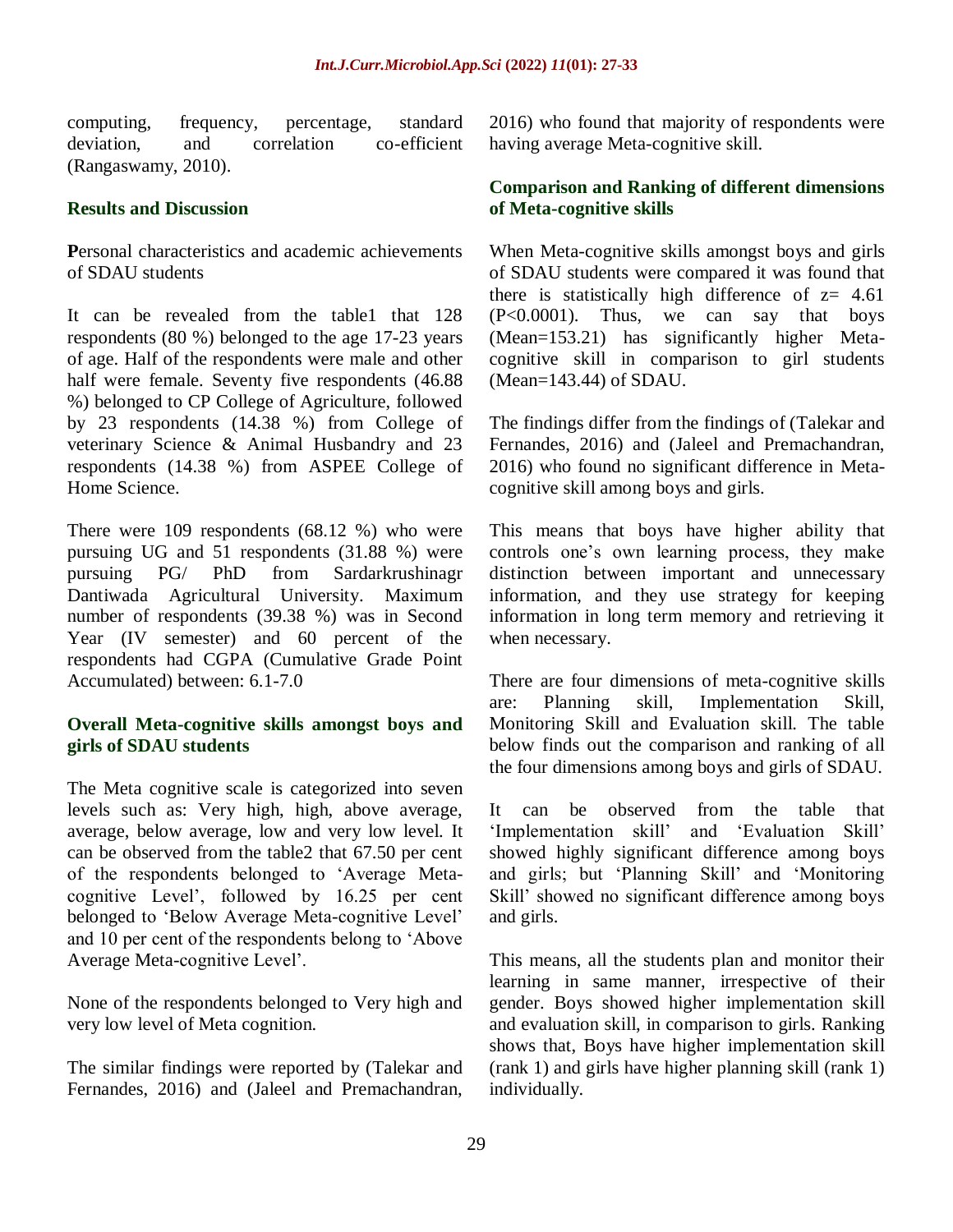| Table.1 Distribution of respondents according to their personal characteristics and academic achievements of |                      |  |  |
|--------------------------------------------------------------------------------------------------------------|----------------------|--|--|
|                                                                                                              | <b>SDAU</b> students |  |  |

 $n = 160$ 

| <b>Variables</b>                 |                                                                                            | <b>Frequency</b> | Per cent |
|----------------------------------|--------------------------------------------------------------------------------------------|------------------|----------|
| Age (Years)                      | $17 - 23$                                                                                  | 128              | 80       |
|                                  | $24 - 31$                                                                                  | 32               | 20       |
| <b>Gender</b>                    | Male                                                                                       | 80               | 50       |
|                                  | Female                                                                                     | 80               | 50       |
| <b>Name of</b><br><b>College</b> | <b>C P College of Agriculture</b>                                                          | 75               | 46.88    |
|                                  | College of Veterinary Science and<br>Animal Husbandry                                      | 23               | 14.38    |
|                                  | ASPEE College of Home Science &<br>Nutrition                                               | 23               | 14.38    |
|                                  | College of basic Science and<br>Humanities (biotech and microbiology<br>and bio-chemistry) | $\overline{7}$   | 04.37    |
|                                  | College of Horticulture, Jagudan                                                           | 21               | 13.12    |
|                                  | MBA in Agribusiness                                                                        | 11               | 6.87     |
| <b>UG/PG/PhD</b>                 | <b>UG</b>                                                                                  | 109              | 68.12    |
|                                  | PG/PhD                                                                                     | 51               | 31.88    |
| <b>Semester</b>                  | I/II                                                                                       | 41               | 25.62    |
|                                  | <b>III/IV</b>                                                                              | 63               | 39.38    |
|                                  | V/VI                                                                                       | 36               | 22.50    |
|                                  | <b>VII/IX</b>                                                                              | 20               | 12.50    |
| <b>CGPA</b>                      | $\leq 6.0$                                                                                 | 09               | 5.62     |
|                                  | $6.1 - 7.0$                                                                                | 96               | 60.0     |
|                                  | $\geq 7.1$                                                                                 | 55               | 34.38    |

**Table.2** Distribution of the respondents according to Overall Meta-cognitive skills

| Sr.              | Meta-          | Meta-cognitive       |                | Boys $(n=80)$ |                | Girls $(n=80)$ | Overall $(n=160)$ |                |
|------------------|----------------|----------------------|----------------|---------------|----------------|----------------|-------------------|----------------|
| N <sub>0</sub>   | cognitive      | <b>Level</b>         |                | $\%$          |                | %              |                   | %              |
|                  | skill range    |                      |                |               |                |                |                   |                |
| 1.               | $202 \&$ above | Very High            | $\Omega$       | 0             | $\overline{0}$ | $\overline{0}$ | $\overline{0}$    | $\Omega$       |
| 2.               | 183-201        | High                 | 3              | 3.75          | $\overline{0}$ | $\overline{0}$ | 3                 | 01.88          |
| 3.               | 164-182        | Above Average        | 14             | 17.50         | 02             | 02.50          | 16                | 10.00          |
| $\overline{4}$ . | 138-163        | Average              | 52             | 65.00         | 56             | 70.00          | 108               | 67.50          |
| 5.               | 119-137        | <b>Below Average</b> | 07             | 8.75          | 19             | 23.75          | 26                | 16.25          |
| 6.               | 100-118        | Low                  | 04             | 5.00          | 03             | 03.75          | 07                | 04.37          |
| 7.               | 99 & below     | Very Low             | $\overline{0}$ | 0             | $\overline{0}$ | $\overline{0}$ | $\overline{0}$    | $\overline{0}$ |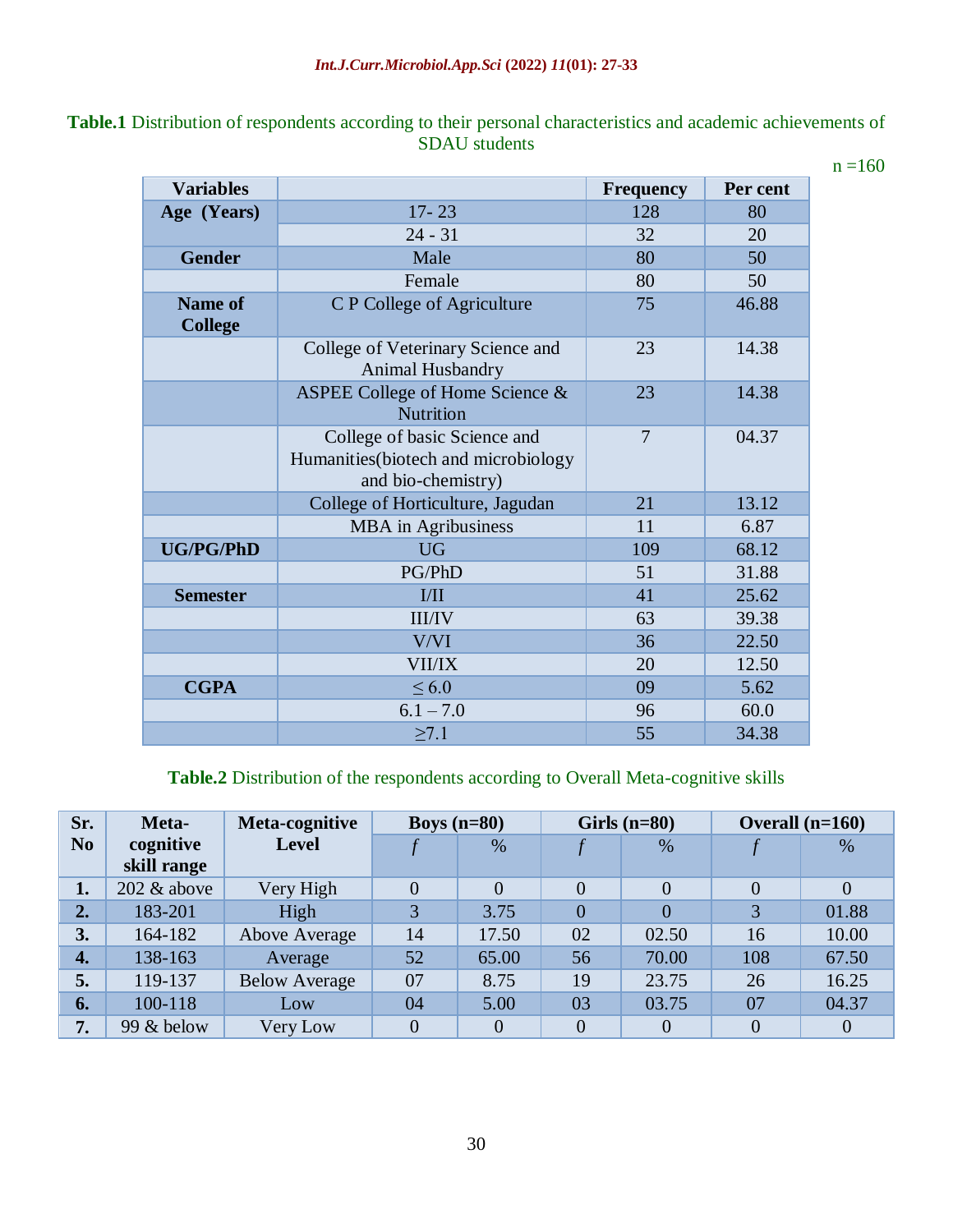**Table.3** Overall Comparison of Meta-cognitive skills amongst boys and girls of SDAU students

| <b>Respondents</b>                   | <b>Mean</b>        | z value   |
|--------------------------------------|--------------------|-----------|
| <b>Boys</b> $(n_1=80)$               | $153.21 \pm 14.79$ | $4.61$ ** |
| Girls $(n_2=80)$                     | $143.44 \pm 11.87$ |           |
| ** Statistically highly significant. |                    |           |
| P < 0.0001                           |                    |           |

**Table.4** Comparison and Ranking of different dimensions of Meta-cognitive skills as perceived by Boy and Girl respondents  $(n - 160)$ 

|                  | $(11 - 100)$            |             |       |              |            |         |              |                      |
|------------------|-------------------------|-------------|-------|--------------|------------|---------|--------------|----------------------|
| Sr.              | <b>Dimensions of</b>    | <b>Boys</b> |       | <b>Girls</b> |            | z value |              |                      |
| No.              | Meta-cognitive          | Weighted    | Per   | Rank         | Weighted   | Per     | Rank         |                      |
|                  | skills                  | mean score  | cent  |              | mean score | cent    |              |                      |
| 1.               | <b>Planning Skill</b>   | 3508/4800   | 73.08 | III          | 3398/4800  | 70.79   |              | $z=1.8965^{NS}$      |
|                  |                         |             |       |              |            |         |              | $(P=0.0597)$         |
| 2.               | Implementation          | 2693/3600   | 74.80 |              | 2407/3600  | 66.86   | IV           | 8.3364**             |
|                  | <b>Skill</b>            |             |       |              |            |         |              | (P< 0.0001)          |
| 3.               | <b>Monitoring Skill</b> | 3079/4400   | 69.97 | IV           | 2994/4400  | 68.04   | $\mathbf{I}$ | 1.0754 <sup>NS</sup> |
|                  |                         |             |       |              |            |         |              | $(P=0.2838)$         |
| $\overline{4}$ . | <b>Evaluation Skill</b> | 2977/4000   | 74.42 | $\mathbf{I}$ | 2676/4000  | 66.90   | Ш            | 5.7983**             |
|                  |                         |             |       |              |            |         |              | (P< 0.0001)          |

**Table.5** Overall Ranking of different dimensions of Meta-cognitive skills as perceived by the respondents  $(n = 160)$ 

| Sr.<br>No. | <b>Dimensions of Meta-cognitive skills</b> | Weighted<br>mean score | Per cent | Rank |
|------------|--------------------------------------------|------------------------|----------|------|
| 1.         | <b>Planning Skill</b>                      | 6906/9600              | 71.94    |      |
| 2.         | <b>Implementation Skill</b>                | 5100/7200              | 70.83    |      |
| 3.         | Monitoring Skill                           | 6073/8800              | 69.01    | Ш    |
|            | <b>Evaluation Skill</b>                    | 5653/8000              | 64.24    |      |

**Table.6** Association personal characteristics, academic achievements and meta-cognitive skills amongst boys and girls of SDAU students

 $(n = 160)$ 

| <b>Independent variables</b> | Dependent variable                        |
|------------------------------|-------------------------------------------|
|                              | Meta-cognitive skills $(Y_1)$             |
|                              | Correlation co-efficient of $(r_1)$ value |
| Age $(X_1)$                  | 0.05 <sup>NS</sup>                        |
| Gender $(X_2)$               | $0.57^*$                                  |
| Name of College $(X_3)$      | 0.09 <sup>NS</sup>                        |
| $UG/PG/PhD(X_4)$             | $-0.21^{NS}$                              |
| Semester $(X_5)$             | $-0.03^{NS}$                              |
| CGPA $(X_6)$                 | $0.52^*$                                  |
|                              |                                           |

\* Significant at 5 per cent level; NS = Not Significant.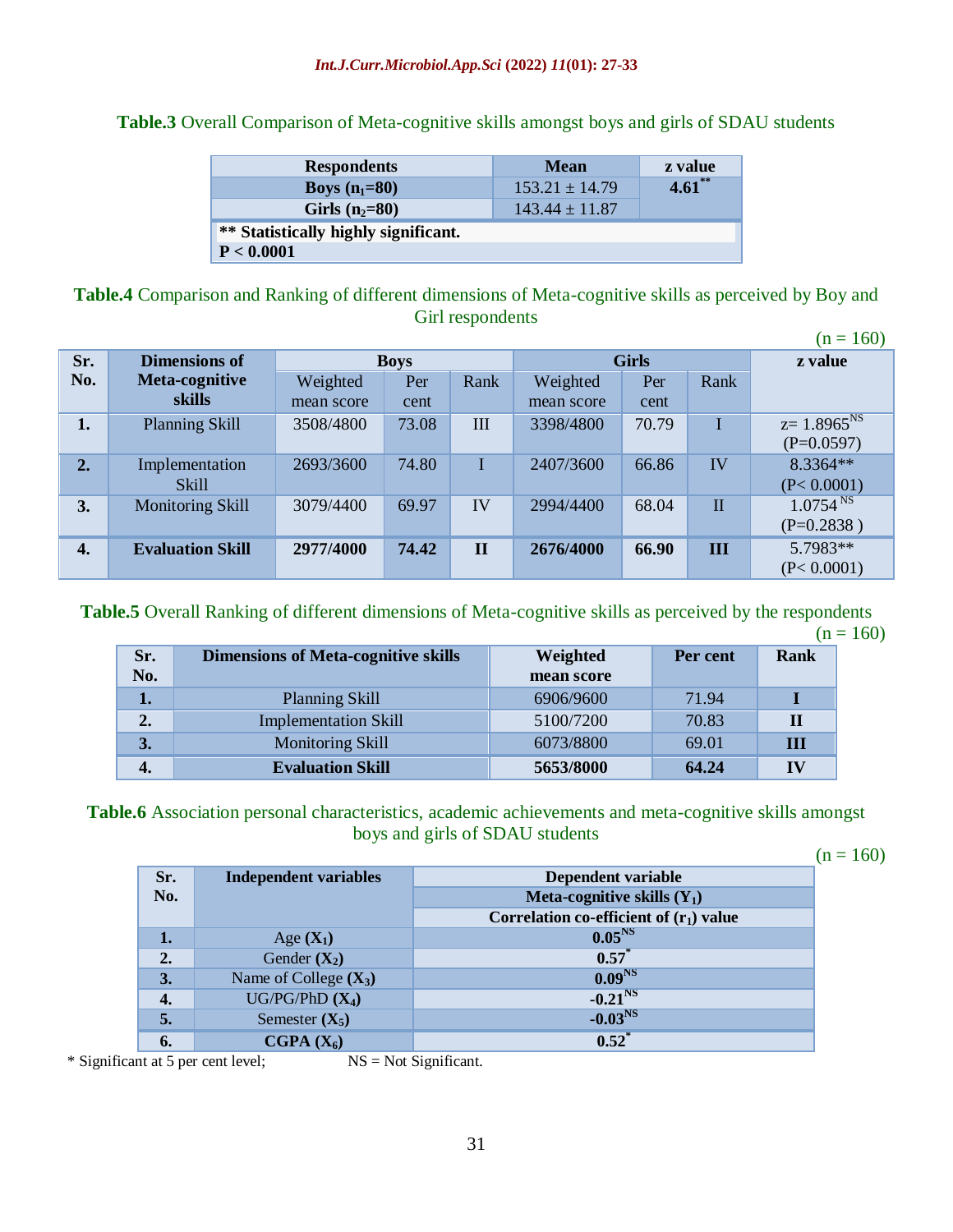## **Overall Ranking of dimensions of Meta-cognitive skills**

It can be inferred from the table that respondents have higher Planning skill, followed by implementation, monitoring and lastly evaluation skill.

This means that students have less ability to engage in periodic self-testing and have less ability to compare learner"s current level of skills in the goals they set for themselves with skill levels they set for themselves during the planning process.

## **Association between personal characteristics, academic achievements and meta-cognitive skills amongst boys and girls of SDAU students**

The gender and CGPA shows positive and significant correlation. This means Meta Cognitive Skills affects academic achievements amongst students of SDAU. As the meta-cognitive skill will improve, student"s learning ability will also improve.

Similar finding was observed by Isa (2016) for high school students and Eluemuno (2013) for senior secondary school students. Taraban *et al.,* (2000) examined relationship between Meta Cognitive Skills and academic achievements among university freshmen.

Maximum (67.50 per cent) number of respondents from SDAU belonged to "Average Meta-cognitive Level". Boys have significantly higher Metacognitive skill in comparison to girl students.

When varied dimensions of Meta-cognitive skill were compared among boys and girls of SDAU, it was found that "Implementation skill" and "Evaluation Skill" was significantly higher among boys. Ranking showed that, boys had higher implementation skill and girls had higher planning skill. Gender and CGPA shows positive and significant correlation with Meta-cognitive skill. It can be concluded from the study that Meta Cognitive Skills affects academic achievements amongst students of SDAU.

## **References**

- Eluemuno, A and Azuka-Obieke, U. (2013). The effect of meta-cognitive skill on performance in English language among senior secondary school students in Anambra State, Nigeria. Journal of Emerging Trends in Educational Research and Policy Studies, 4(4), 678-685.
- Flavell, J. H. (1976). Metacognitive aspects of problem solving. In L. B. Resnick (Ed.), *The nature of intelligence* (pp. 231–236). Hillsdale, NJ: Erlbaum[.Google Scholar](http://scholar.google.com/scholar_lookup?title=Metacognitive%20aspects%20of%20problem%20solving&author=J.%20H..%20Flavell&publication_year=1976)
- Flavell, J. H. (1979). Metacognition and cognitive monitoring: A new area of cognitivedevelopmental inquiry. *American Psychologist, 34*, 906–911[.Google Scholar](http://scholar.google.com/scholar_lookup?title=Metacognition%20and%20cognitive%20monitoring%3A%20A%20new%20area%20of%20cognitive-developmental%20inquiry&author=J.%20H..%20Flavell&journal=American%20Psychologist&volume=34&pages=906-911&publication_year=1979)
- Gupta, M and Suman (2017) Standardized tool on Meta-cognitive skills scale MCSS-GMS. National Psychological Corporation.
- Isa Yucel Isgor (2016). Meta-cognitive skills, academic success and exam anxiety as the predictors of psychological well being. Journal of Education and Training Studies, 4(9), 35-42
- Rangaswamy, R (2010). A textbook of Agricultural Statistics. New Age (p) Ltd, New Delhi. Pp.95
- Sajna Jaleel, Premachandran. P (2016). A Study on the Metacognitive Awareness of Secondary School Students. Universal Journal of Educational Research, 4(1), 165 - 172. DOI: 10.13189/ujer.2016.040121.
- Talekar, P. S and Fernandes, A (2016). A study of metacognitive awareness among secondary school students in Mumbai. Indian Journal of Research. 5 (5).
- Taraban, R., Rynerason, K and Kerr M S (2000). Meta-cognition and freshman academic performance. Journal of Developmental Education, 24(1), 12-24.